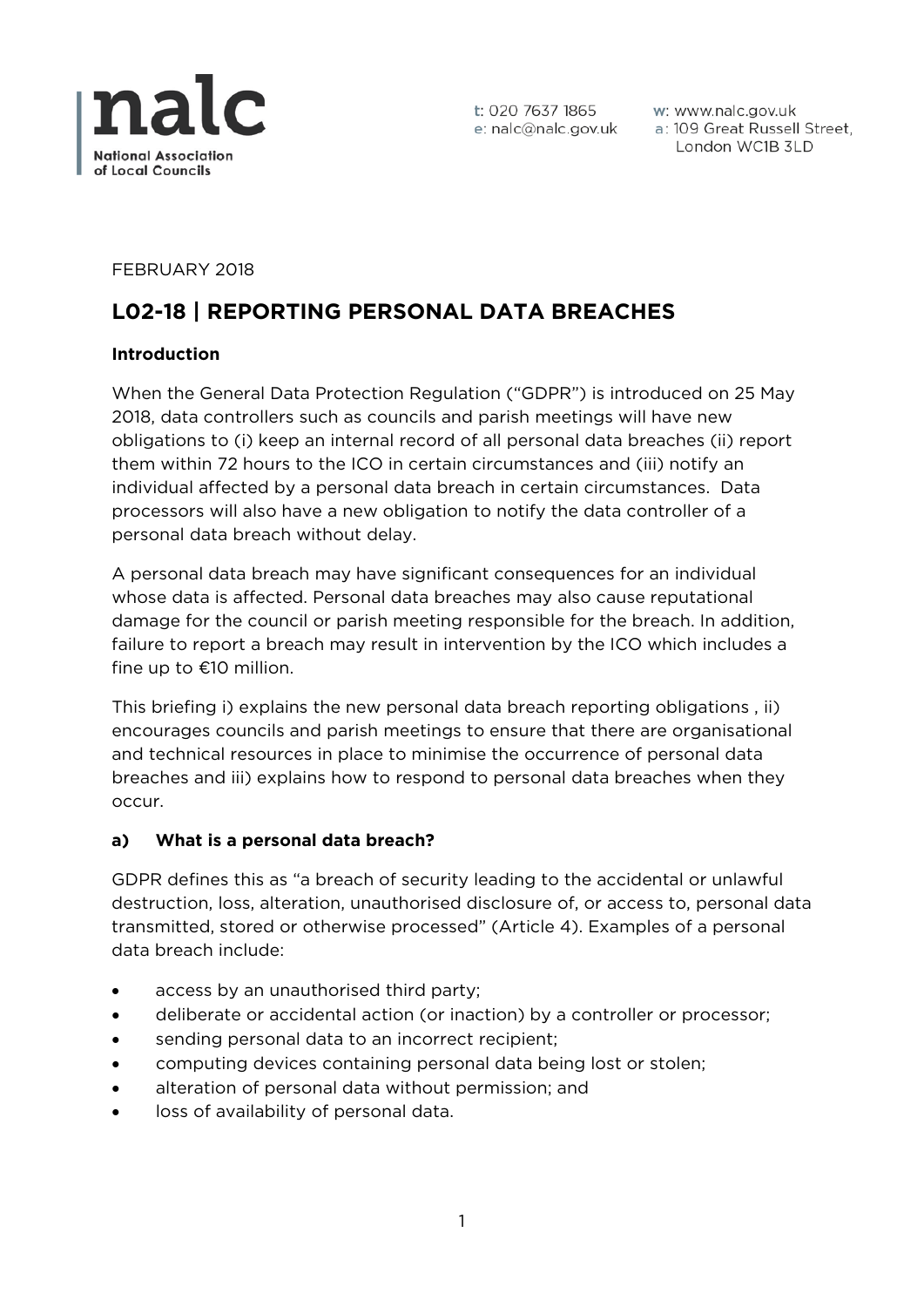

w: www.nalc.gov.uk a: 109 Great Russell Street, London WC1B 3LD

Lawful handling of personal data includes taking steps to reduce the risk of the occurrence of personal data breaches. GDPR specifically requires data controllers and data processors to implement appropriate technical and organisational measures to ensure appropriate levels of security against the risks presented by processing personal data. The risks include the accidental or unlawful destruction, loss, alteration, unauthorised disclosure of, or access to personal data (Articles 5 and 32) . The measures set out in GDPR include:

- the pseudonymisation and encryption of personal data;
- the ability to ensure the ongoing confidentiality, integrity, availability and resilience of processing systems and services;
- the ability to restore the availability and access to personal data in a timely manner in the event of a physical or technical incident;
- a process for regularly testing, assessing and evaluating the effectiveness of technical and organisational measures for ensuring the security of the processing.

## **b) Consequences of a personal data breach**

Personal data is information held by a data controller or processor about an individual which identifies them and may, for example, include contact details, date of birth, bank details, information about their education, health, personal, business or working life or family. A breach of personal data may result in a loss of control over personal data, discrimination, identity theft or fraud, financial loss, damage to reputation, loss of confidentiality of personal data, damage to property, social disadvantage.

This means that a breach, depending on the circumstances in each case, can have a range of adverse effects on an individual, which include emotional distress, and physical and material damage.

## **c) Data controller's duty to report a personal data breach to the ICO**

GDPR provides that a data controller has an obligation to notify the ICO about a personal data breach if it is likely to result in "a risk to the rights and freedoms" of an individual. The breach must be reported "without undue delay and, where feasible, not later than 72 hours after having become aware of it" (Article 33). Where notification to the ICO is not made within 72 hours, it shall be accompanied by reasons for the delay. To notify the ICO of a personal data breach, please see the ICO's website<https://ico.org.uk/for-organisations/report-a-breach/>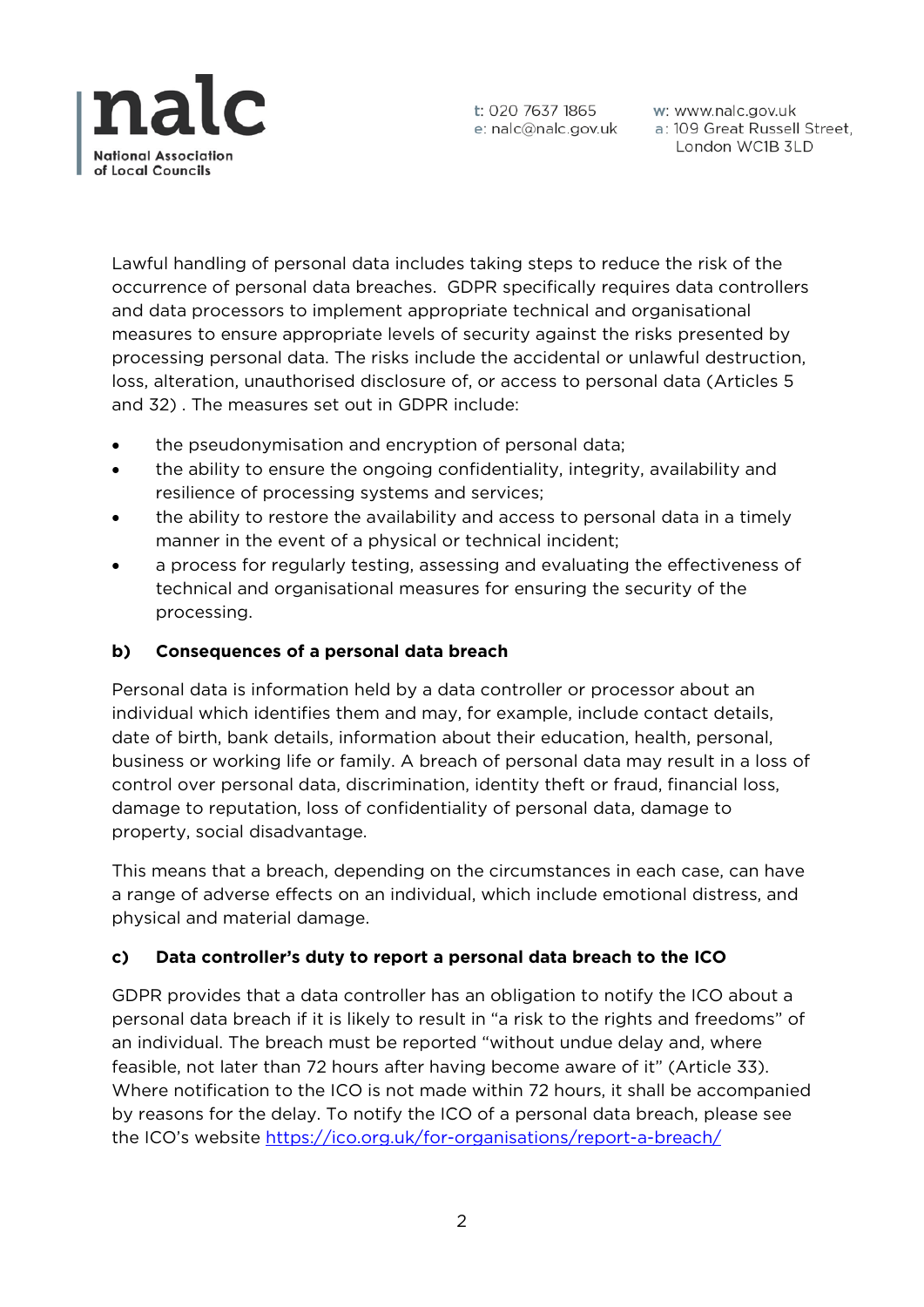

w: www.nalc.gov.uk a: 109 Great Russell Street, London WC1B 3LD

When notifying the ICO of a breach which is likely to result in a risk to the rights and freedoms of an individual, a data controller must:

- (i) describe the nature of the personal data breach including where possible, the categories and approximate number of data subjects concerned and the categories and approximate number of personal data records concerned;
- (ii) communicate the name and contact details of the data protection officer or other contact point where more information can be obtained;
- (iii) describe the likely consequences of the personal data breach and
- (iv) describe the measures taken or proposed to be taken to address the personal data breach, including, where appropriate, measures to mitigate its possible adverse effects.

GDPR provides that in so far as it is not possible to provide the information above at the same time, the above information may be provided in phases without "undue further delay".

#### **d) Data controller's duty to notify an individual that a personal data breach has occurred**

GDPR provides that if a personal data breach is likely to result in "a high risk to the rights and freedoms" of an individual, the data controller must communicate this to him "without undue delay" (Article 34). When communicating with the individual concerned, the data controller must describe in clear and plain language the nature of the personal data breach and provide the information set out in (ii)-(iv) in section c) above .

Examples of personal data breaches about which an affected individual would need to be notified are below.

- a ransomware attack which results in the council's electronic personal data being encrypted. Back-ups are not available and the data cannot be restored/ made available to the council;
- an HR file is left on a bus:
- the clerk emails a database of council contractors' payee details to the RFO and copies all councillors;
- an ex-clerk/ councillor refuses to return paper/ electronic files containing personal data;
- unencrypted personal data is emailed to a councillor's personal device and his emails are hacked;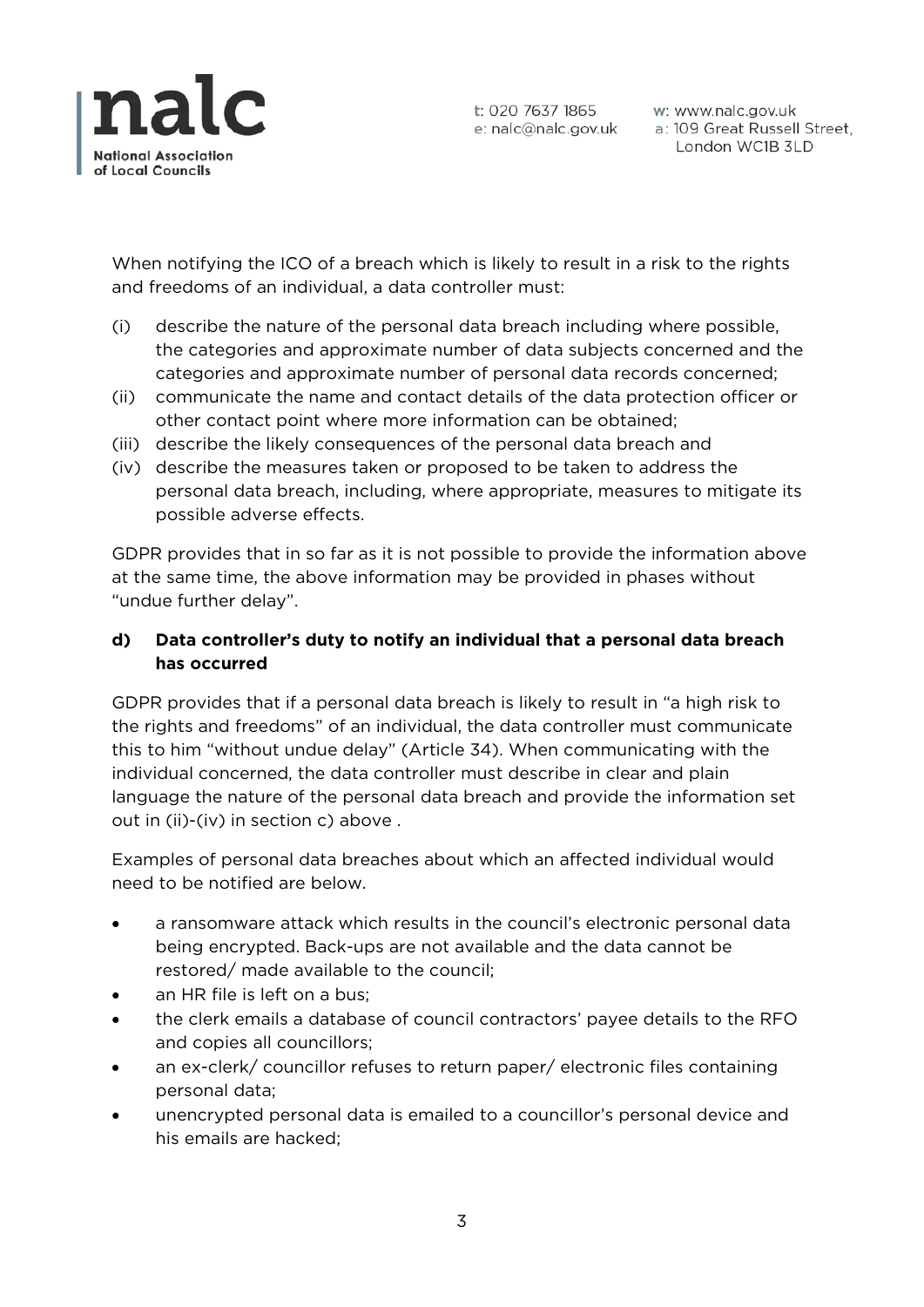

w: www.nalc.gov.uk a: 109 Great Russell Street, London WC1B 3LD

- a councillor shares sensitive personal data about a council employee on his Facebook account.
- an old council computer which still contains personal data on the hard drive is donated to a local charity.

GDPR provides that a data controller does not need to communicate with an individual if any of the following applies.

- It has implemented appropriate technical and organisational protection measures, and that those measures have rendered the personal data unintelligible to any person who is not authorised to access it, such as encryption;
- it has taken subsequent measures which ensure that the high risk to the rights and freedoms of individual(s) is no longer likely to materialise or
- It would involve disproportionate effort. In such a case, there shall instead be a public communication or similar measure whereby the individual(s) are informed in an equally effective manner.

Even when a data controller is excused from communicating with an individual for the reasons above GDPR provides that the ICO, who should already have been notified of the personal data breach, still has the power to require the data controller to inform the affected individual if it considers there is a high risk to the individual's rights and freedoms.

## **e) Data processor's duty to notify data controller of a personal data breach**

GDPR provides that when a data processor becomes aware of a personal data breach, it must notify the data controller of this "without undue delay".

A council may outsource its payroll and or HR functions to a business. In this example, the business would be processing the personal data relating to the council's staff on behalf of the council and is a data processor. If the business suffers a temporary loss of personal data due to a power outage which means it cannot pay salaries on time, the business would need to report this to the council.

## **f) Responding to personal data breaches**

Staff, councillors (and parish meeting chairs) ought to able to recognise what may constitute a personal data breach. Awareness and training for this purpose is recommended. Anyone should be able to raise / escalate the consideration of an incident to appropriate person(s) to i) determine whether a personal breach has occurred and ii) respond appropriately.